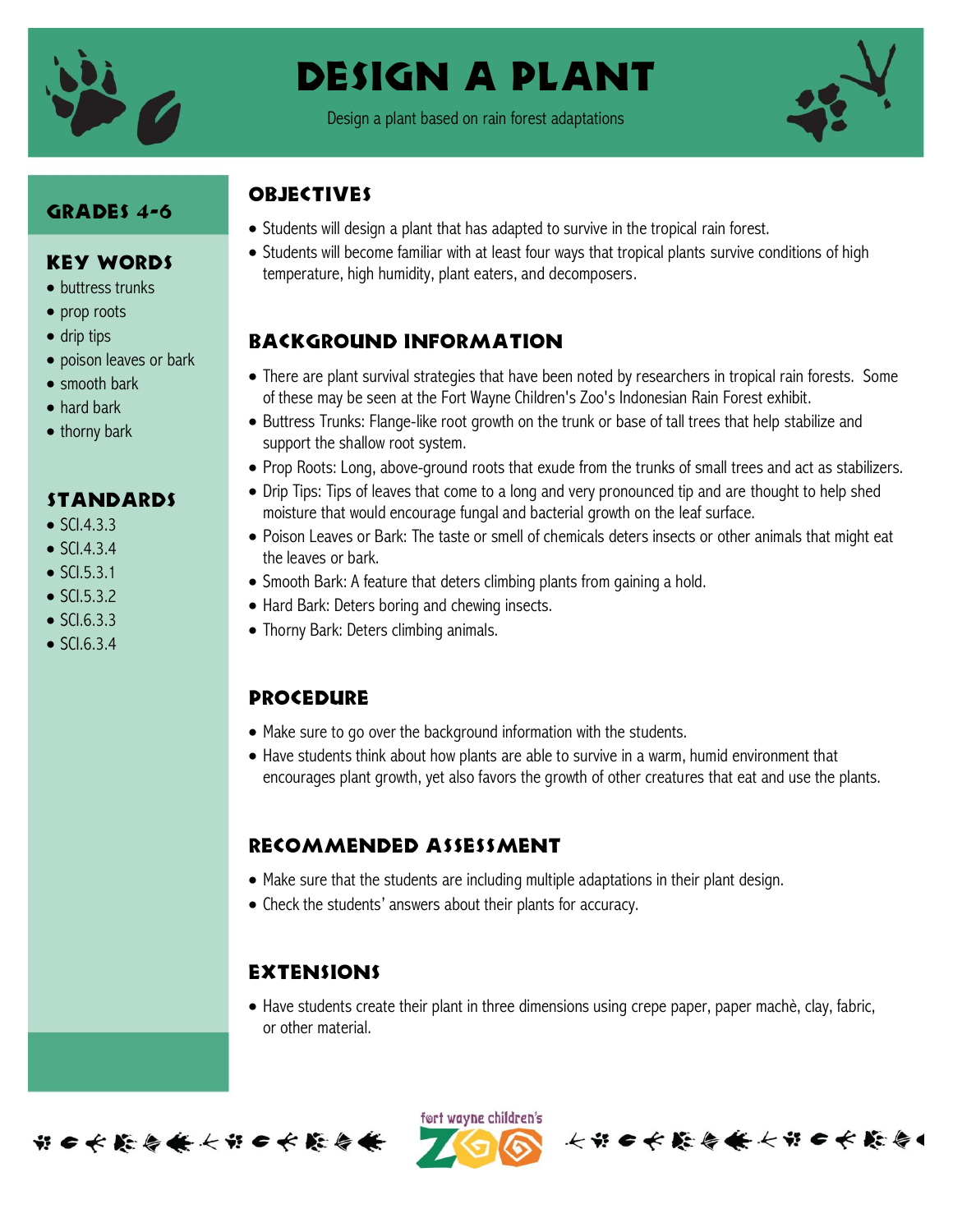

# Design a plant



Name

# Instructions

1. Read "Conditions in a Tropical Rain Forest" below and think about how a plant could survive under these conditions.

2. Design a plant of your own that you believe would survive in the tropical rain forest. Draw and color the plant on a separate piece of paper.

3. Explain how your plant avoids the problems listed in "Conditions in a Tropical Rain Forest" and answer the questions at the bottom of the page.

# Conditions in a Tropical Rain Forest

A. Green plants use sunlight to make their own food in a process called photosynthesis. Note: In photosynthesis, the leaves of the plant remove carbon dioxide from the air while root systems draw up water.

When six atoms of carbon are formed in a chain, a molecule of glucose is formed. Glucose, a sugar, is food or energy that the plant needs in order to grow. Excess oxygen is returned to the atmosphere in the chemical process.

B. A lot of rain falls in the tropical rain forest (between 60-400 inches per year). Moisture combined with high temperatures creates high humidity, a condition that favors the growth of fungi and mold, as well as fast plant growth.

C. The nutrient layer of tropical forest soils is shallow. Most of the forest's nutrients are quickly decomposed or used up by the living plants and animals.

D. Plant roots are usually very shallow.

E. Trees and lianas that reach the canopy are often 65 feet or more in height. Emergents, the trees which rise above the canopy, are subject to strong winds, searing heat, and buffeting rains.

F. On the forest floor, light is very low, humidity is very high and temperature is more constant.

G. Millions of insects and other animals use the plants as shelter or eat the plant leaves and bark.